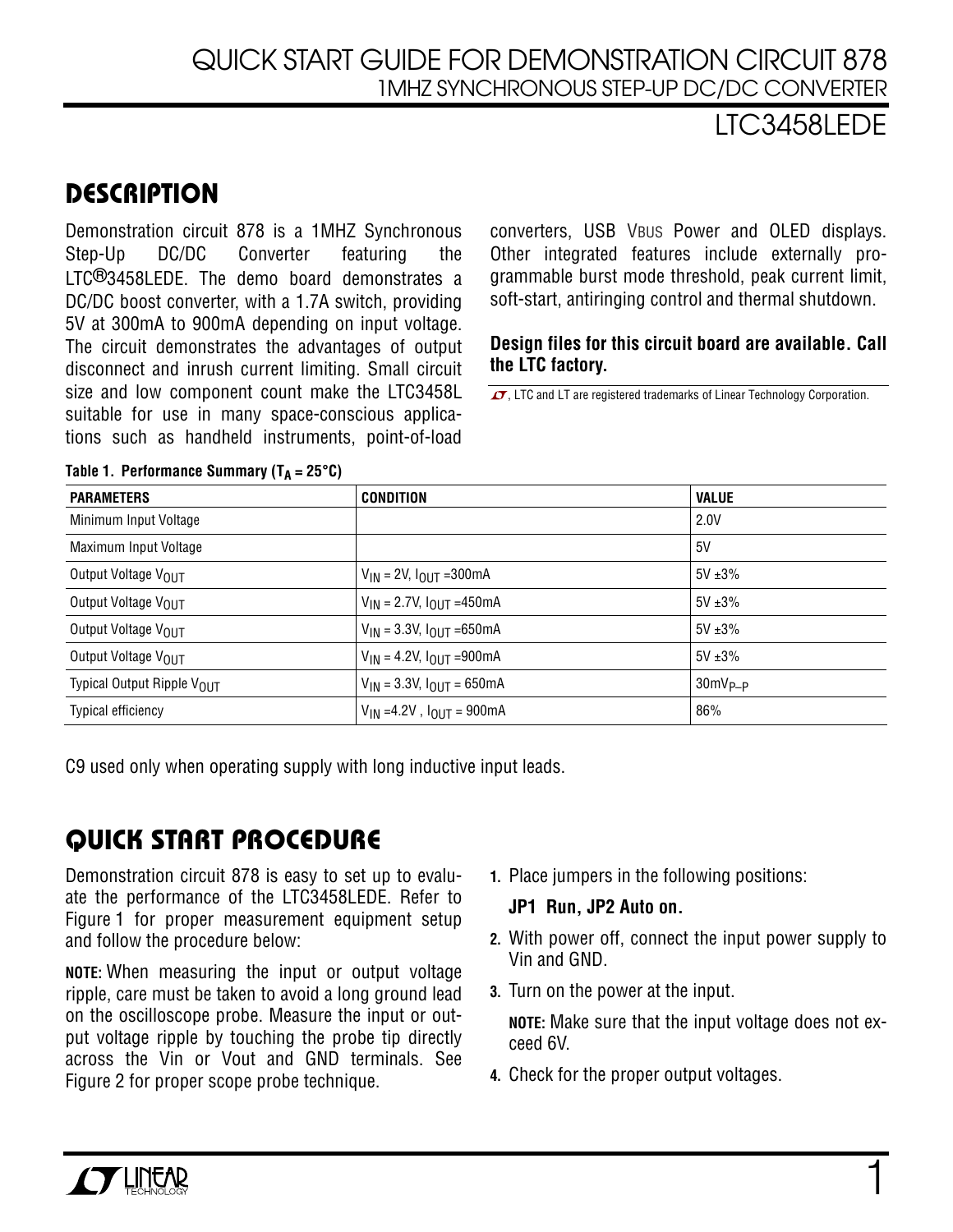**NOTE:** If there is no output, temporarily disconnect the load to make sure that the load is not set too high.

**NOTE:** Once the proper output voltages are established, adjust the loads within the operating range and observe the output voltage regulation, ripple voltage, efficiency and other parameters.



**Figure 1. Proper Measurement Equipment Setup**



**Figure 2. Measuring Input or Output Ripple**